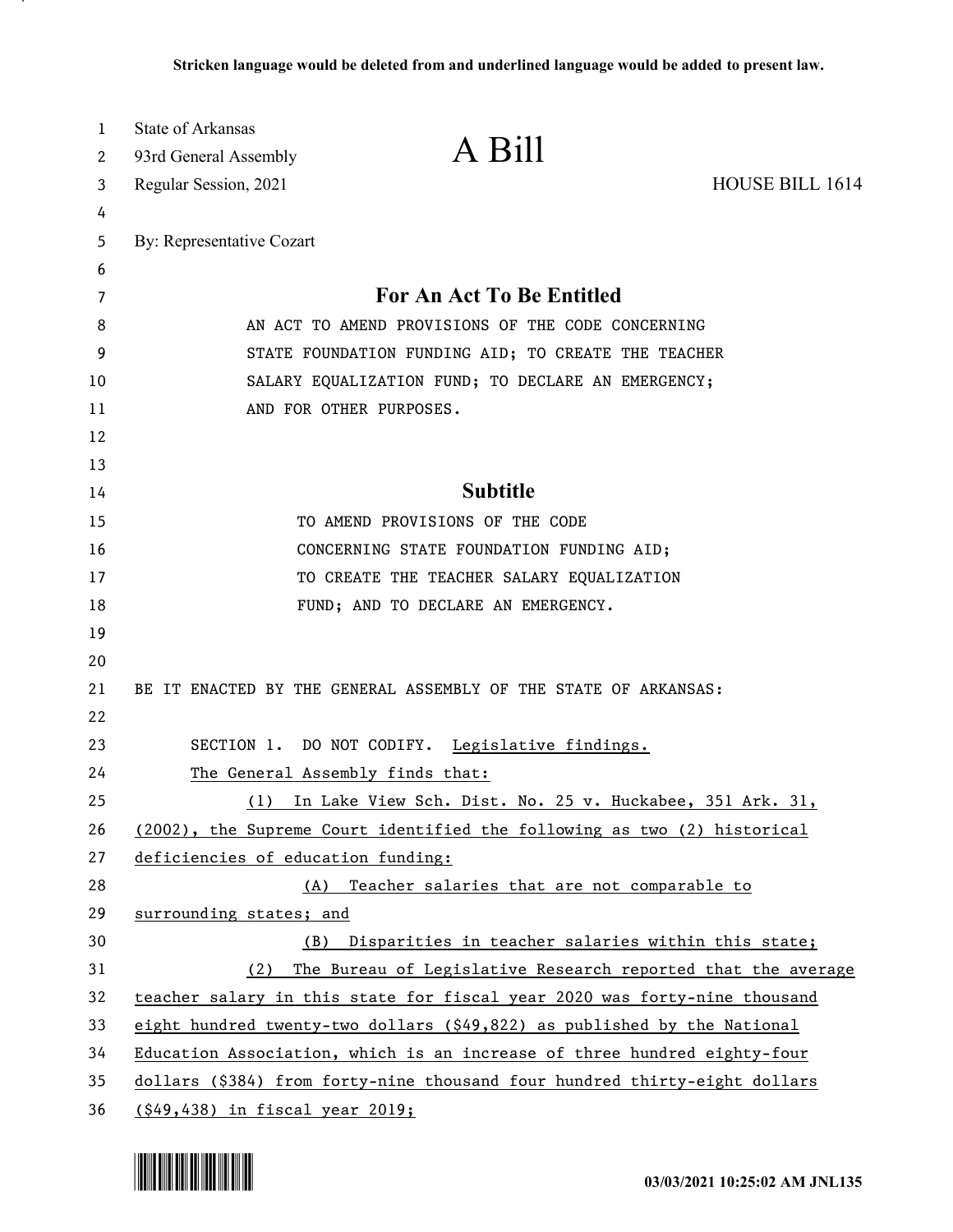| 1  | In the 2020 adequacy study, the teacher salary report<br>(3)                         |
|----|--------------------------------------------------------------------------------------|
| 2  | presented to the House Committee on Education and the Senate Committee on            |
| 3  | Education reported data indicating that Arkansas is not keeping pace with            |
| 4  | surrounding and Southern Regional Educational Board member states;                   |
| 5  | In 2019, the gap between the highest average salary within<br>(4)                    |
| 6  | the state of sixty thousand nine hundred sixty-three dollars (\$60,963) and          |
| 7  | the lowest average salary of thirty-nine thousand five hundred seventy-eight         |
| 8  | dollars (\$39,578) was twenty-one thousand three hundred eighty-five dollars         |
| 9  | $($ \$21,385);                                                                       |
| 10 | In surveys of principals and superintendents, the Bureau of<br>(5)                   |
| 11 | Legislative Research reported difficulty in offering competitive salaries as         |
| 12 | the most significant barrier to teacher recruitment and retention; and               |
| 13 | (6) Difficulty in offering competitive salaries continues to be                      |
| 14 | a barrier to teacher recruitment and retention despite increases to the              |
| 15 | minimum teacher salaries each year since 2015.                                       |
| 16 |                                                                                      |
| 17 | SECTION 2. Arkansas Code § $6-20-2305(b)(1)$ , concerning state                      |
| 18 | foundation funding aid and school funding under the Public School Funding Act        |
| 19 | of 2003, is amended to read as follows:                                              |
| 20 | $(b)(1)$ In addition to state foundation funding aid, each school                    |
| 21 | district shall receive funding for additional education categories as                |
| 22 | provided in subdivisions $(b)(2)$ $(5)$ subdivisions $(b)(2)$ $(6)$ of this section. |
| 23 |                                                                                      |
| 24 | SECTION 3. Arkansas Code § $6-20-2305(b)$ , concerning state foundation              |
| 25 | funding aid and school funding under the Public School Funding Act of 2003,          |
| 26 | is amended to add an additional subdivision to read as follows:                      |
| 27 | $(6)(A)(i)$ Beginning with the 2021-2022 school year, for school                     |
| 28 | districts identified by the Division of Elementary and Secondary Education as        |
| 29 | having an average annual teacher salary below the statewide target average           |
| 30 | annual salary, teacher salary equalization funding shall be equal to one             |
| 31 | hundred eighty-five dollars (\$185) multiplied by the average daily membership       |
| 32 | of the school district for the previous school year.                                 |
| 33 | (ii) For the 2021-2022 and 2022-2023 school years,                                   |
| 34 | the statewide target average annual salary shall be fifty-one thousand eight         |
| 35 | hundred twenty-two dollars (\$51,822).                                               |
| 36 | (iii) The House Committee on Education and the                                       |

03/03/2021 10:25:02 AM JNL135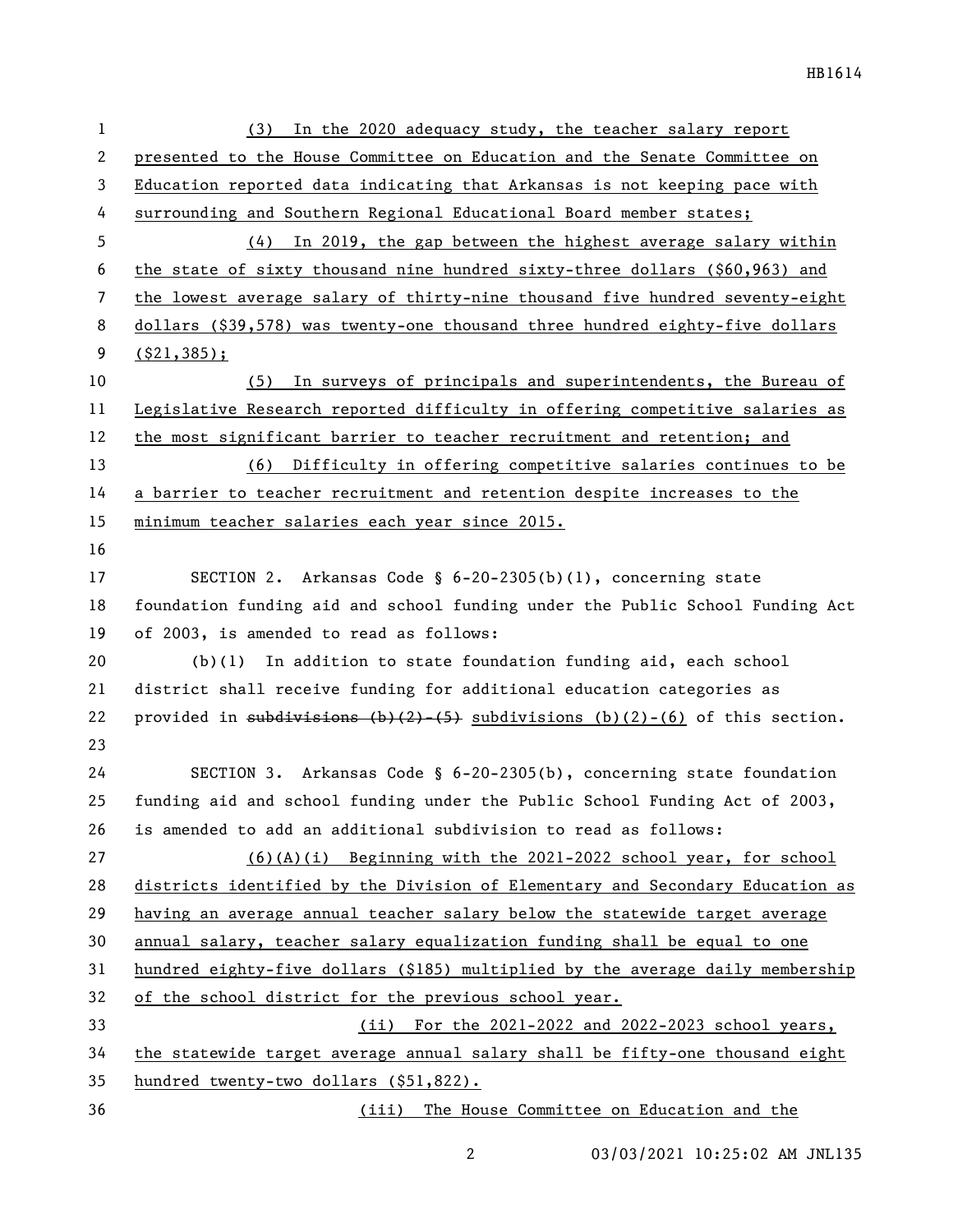| 1  | Senate Committee on Education shall set jointly the statewide target average  |  |
|----|-------------------------------------------------------------------------------|--|
| 2  | annual salary for the 2023-2024 and 2024-2025 school years, and each biennium |  |
| 3  | thereafter, as part of the adequacy review process required under $\S$ 10-3-  |  |
| 4  | 2102.                                                                         |  |
| 5  | (B)(i) On or before October 31 of each year, the Division                     |  |
| 6  | of Elementary and Secondary Education shall determine if a school district is |  |
| 7  | eligible to receive teacher salary equalization funds by reviewing certified  |  |
| 8  | salary data submitted by the school district for the immediately preceding    |  |
| 9  | fiscal year.                                                                  |  |
| 10 | (ii)<br>A school district with an average annual                              |  |
| 11 | teacher salary meeting or exceeding the statewide target average annual       |  |
| 12 | teacher salary for the year is ineligible to receive teacher salary           |  |
| 13 | equalization funds exceeding the amount received by the school district in    |  |
| 14 | the previous year.                                                            |  |
| 15 | (iii) A school district that receives funds from the                          |  |
| 16 | Educator Compensation Reform Fund, Acts 2019, No. 877, is ineligible to       |  |
| 17 | receive teacher salary equalization funds for the year in which the school    |  |
| 18 | district receives funds from the Educator Compensation Reform Fund.           |  |
| 19 | (iv) A school district shall continue to receive                              |  |
| 20 | teacher salary equalization funds in the same amount as the preceding fiscal  |  |
| 21 | year in addition to the amount eligible for the current fiscal year.          |  |
| 22 | (C) Teacher salary equalization funding provided to a                         |  |
| 23 | school district under this subchapter shall be expended only for teacher      |  |
| 24 | salaries and benefits.                                                        |  |
| 25 |                                                                               |  |
| 26 | SECTION 4. EMERGENCY CLAUSE. It is found and determined by the                |  |
| 27 | General Assembly of the State of Arkansas that there is a shortage of         |  |
| 28 | licensed teachers in several areas of this state; that teacher salaries are a |  |
| 29 | key factor in attracting individuals to the field of teaching; and that the   |  |
| 30 | provisions of this act should become effective immediately in order to allow  |  |
| 31 | the provisions of this act to be implemented for the 2021-2022 school year.   |  |
| 32 | Therefore, an emergency is declared to exist, and this act being immediately  |  |
| 33 | necessary for the preservation of the public peace, health, and safety shall  |  |
| 34 | become effective on:                                                          |  |
| 35 | The date of its approval by the Governor;<br>(1)                              |  |
| 36 | (2) If the bill is neither approved nor vetoed by the Governor,               |  |

3 03/03/2021 10:25:02 AM JNL135